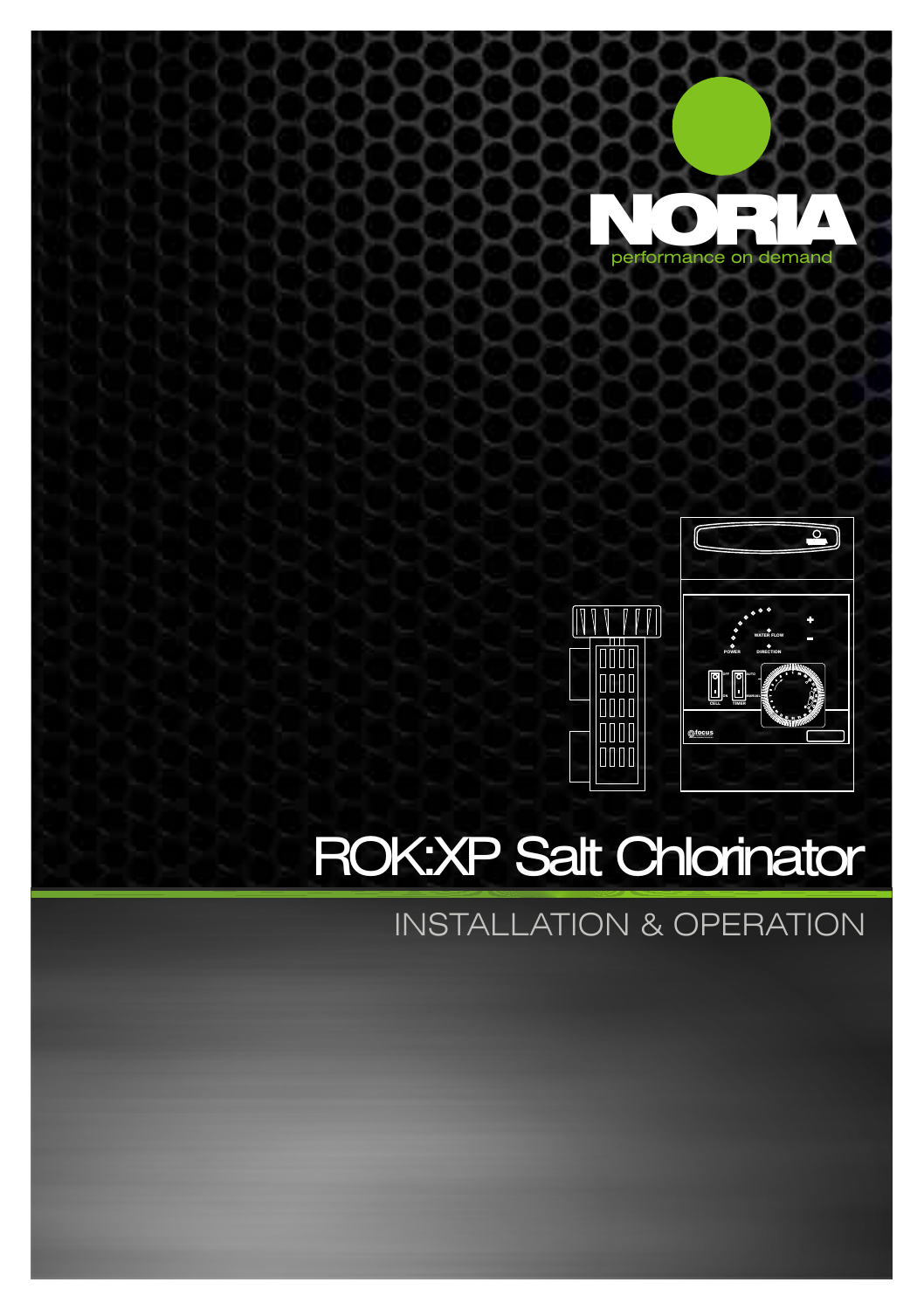### 3. Overview

- 4. Installation Instructions
- 5. Installation Diagram
- 6. Operation
- 7. Cell Cleaning
- 8. Troubleshooting
- 10. Warranty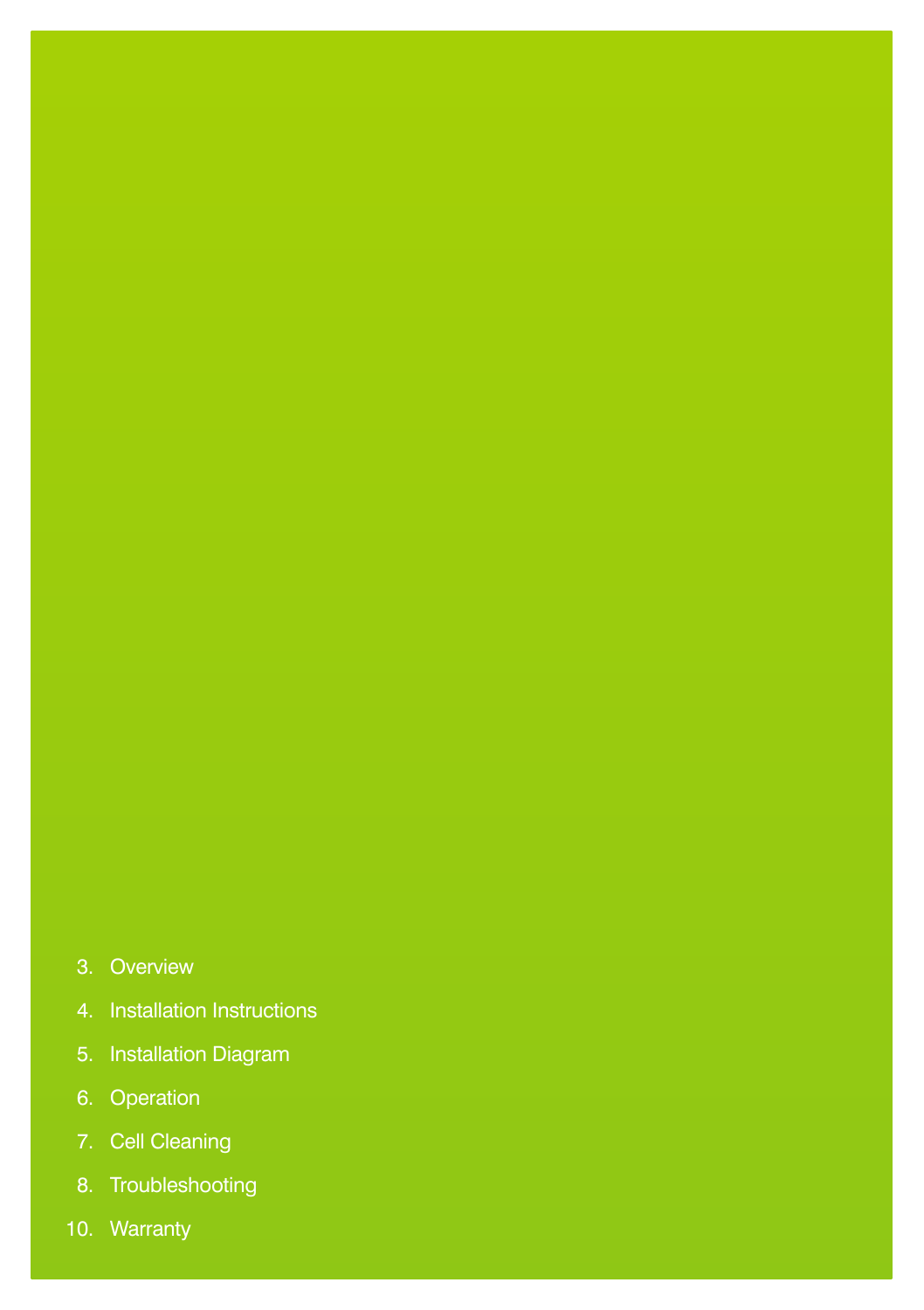## OVERVIEW

The ROK:XP Salt Chlorinator is part of a range of intensively researched, high quality, connected products that work in harmony to ensure the pool is easy to maintain and ready for use at any time.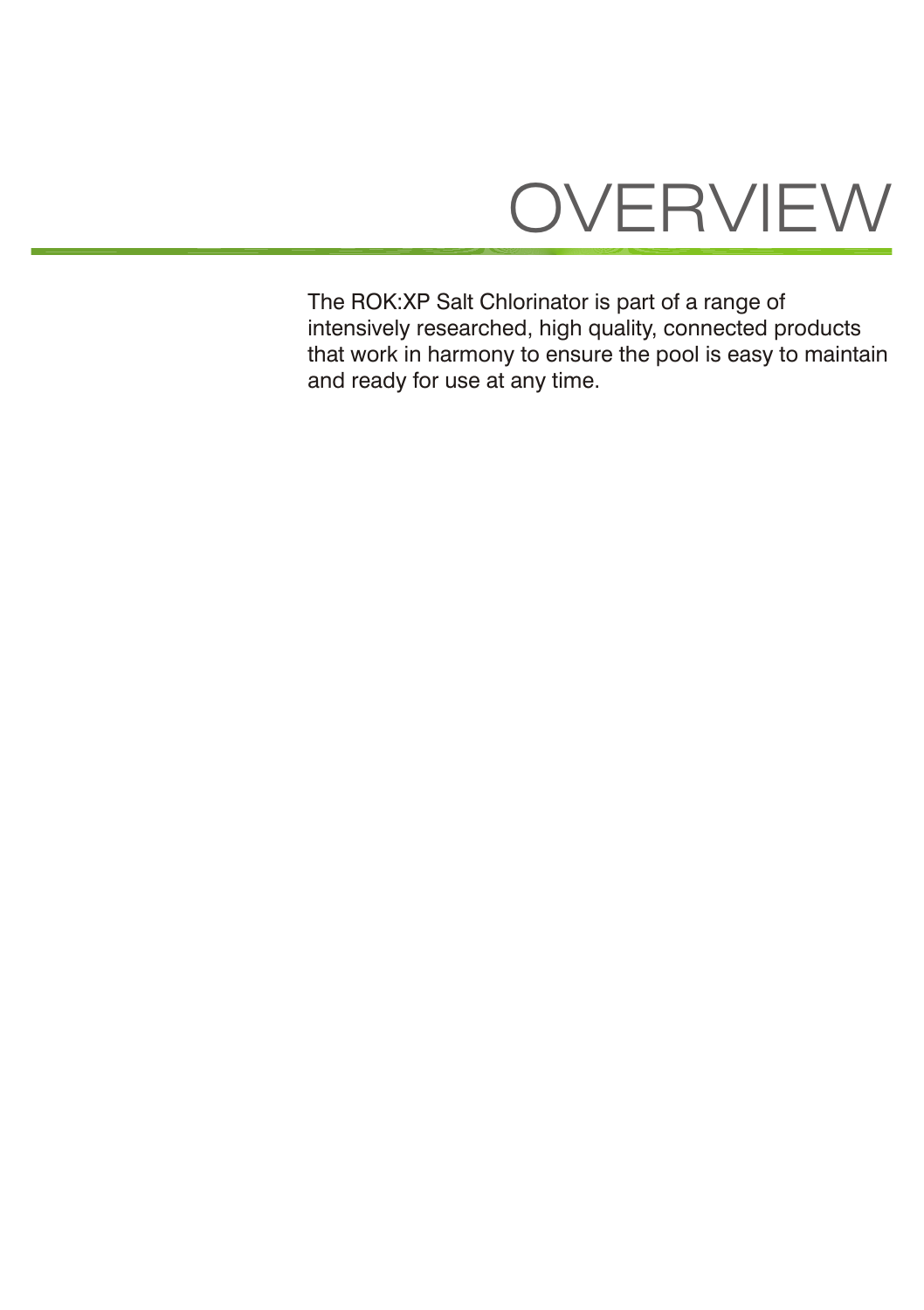## INSTALLATION

1. Mount the Power Pack well above the ground and above the Cell if possible to prevent water from entering the Power Pack or Junction Box when the cell is removed for cleaning. Saltwater will burn/damage the Junction Box and damage electrical components in the Power Pack.

2. Connect the Cell horizontally in the return line to the Pool. Reducing bushes are supplied if you are using 40mm Pipe.

3. Connect the leads to the Junction Box under the Power Pack ensuring that the colours match. Ensure that the screws are tight on the copper wire and not on the plastic insulation. Do not pinch the wires by over tightening the silver metal clamp on the junction box (lightly tighten this clamp).

4. Add pool salt until a reading of 3000ppm is obtained. When the Chlorinator is turned on full (fully clockwise) the needle should reach the top of the Green. This shows that the water has the correct conductivity. If it is slightly low it may be that the water is very cold. More Salt may be added until needle reaches the top of the Green.

The normal range is 3000ppm in summer 3500ppm in winter.

- Never add fresh water into the Skimmer Box as this can shorten the life of the cell.
- Clean the Cell if ever excessive calcium builds up (mainly at the legs, sides of plates and sensor on the head end). This may happen in very hard water over a long time. See "CELL CLEANING" on the next page.
- Maintain salt level at 3000ppm-3500ppm. Increasing the Salt above this does not improve chlorination and may overload the unit.

NOTE: Excessive Salt will also reduce chlorine output and overheat the power pack thereby shortening its life.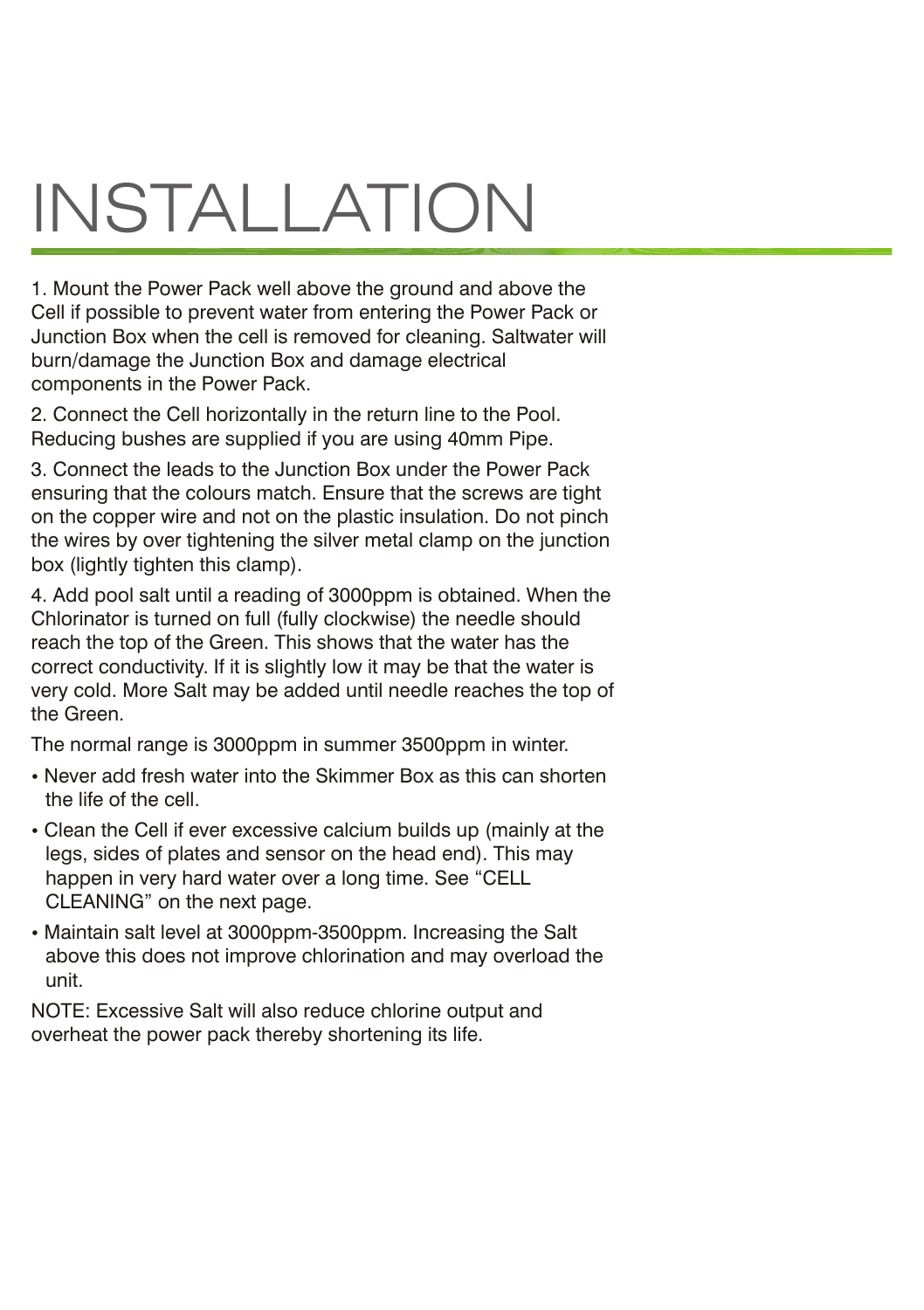### DIAGRAM



Warning: Do not plug in if carton has been wet.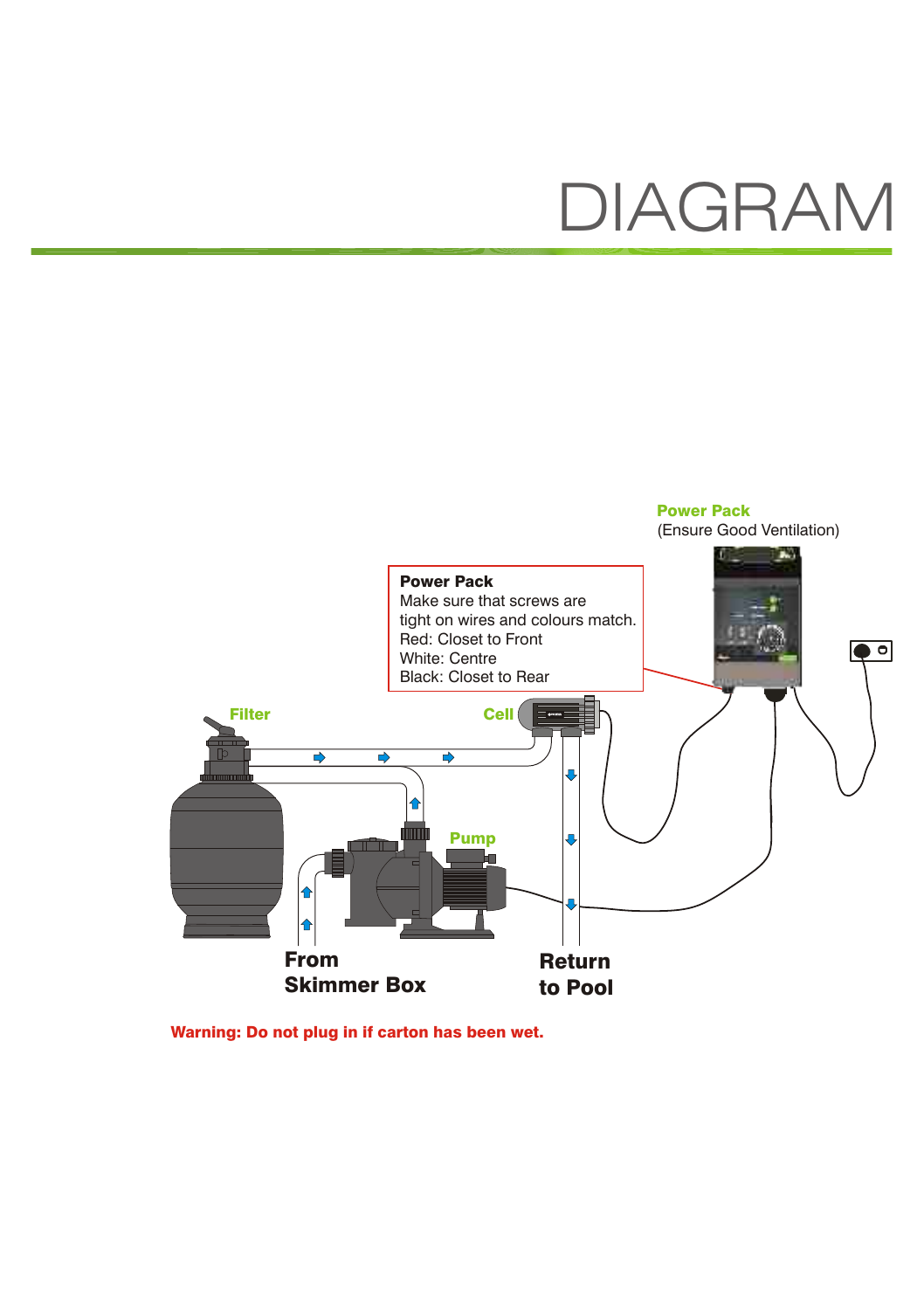## **OPERATION**

1. Connect the equipment as explained in installation section.

2. Turn the chlorine production control to maximum and switch the unit on. If the salt level is correct the output should be close to 100% (at the top of the green or just into the red). When the water is cold it will read slightly lower than when warmer. If the output is well over 100% the salinity may be too high. In this case reduce the output control and take care that it is not accidentally turned up.

ONLY ADD SALT WHEN YOU CANNOT REACH THE TOP OF THE GREEN SCALE (i.e. maximum output)

3. Set the Timer to run 6 - 10 hours in the summer and 3 - 6 hours in the winter. Run the unit for 2 periods every day (early morning and evening). If possible the evening period should be the longest period with only 1 - 2 hours in the morning with the evening period dependant on pool size and the Chlorinator model. In winter the output can be turned down but reducing the run time is more economical. Only do this if you are still able to get adequate filtration.

4. Hard/Soft Setting Switch: The switch should be in the soft position. This allows the micro-processor to automatically change direction of the current flow every 6 hours (even if the power is interrupted). If you have hard water and calcium is building up then try the hard cycle that changes direction every 4 hours. The Platinum coating may not last as long on the hard cycle as a percentage of the wear on this coating is related to the number of reverse switches.

NOTE: Most Pool Shops will check your salt level for you, please refer them to these instructions.

### CORRECT SALINITY: 3000ppm to 3500ppm (0.3%-0.35%) MORE CHLORINE is produced at the CORRECT salt level.

All our Self Cleaning chlorinators are controlled by a Micro-Chip that performs several functions, including the change of current direction and water sensing. The unit will operate with good stability on higher salt levels but it is still advisable to run at the correct level to prevent damage should the control be turned up by accident.

IMPORTANT: ALWAYS ADD FRESH WATER OR SALT TO THE BODY OF THE POOL AND NEVER DIRECTLY TO THE SKIMMER BOX.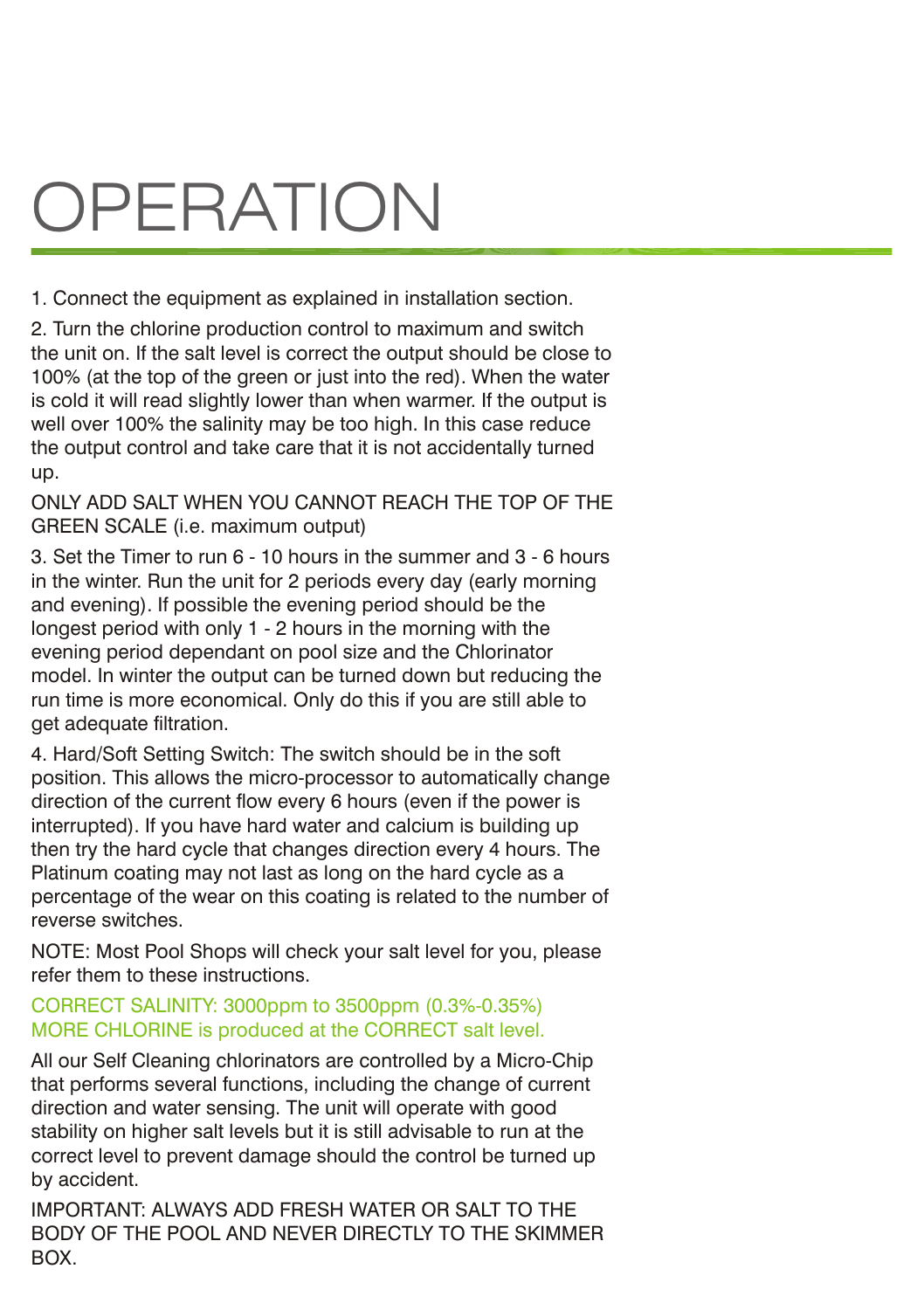# CELL CLEANING

1. The Cell should not normally require cleaning.

2. In very hard water all calcium may not be removed. A slight deposit might form on the legs, sensor or sides of the cell plates. This will NOT effect the operation.

3. If you have abnormal calcium build up then clean it as below or contact your Pool Shop if problem persists.

4. To clean, unscrew Cell cap and remove head with electrodes.

5. A solution can be made by mixing 1 part hydrochloric acid to 5 parts of water. Using 10 parts of water will make a more gentle solution.

6. When returning the Cell head to the housing ensure that the O-Ring is clean and properly seated.

7. Check that the junction box screws are tight at least once a year.

IMPORTANT: EYE PROTECTION AND GLOVES SHOULD BE WORN WHEN CLEANING THE CELL.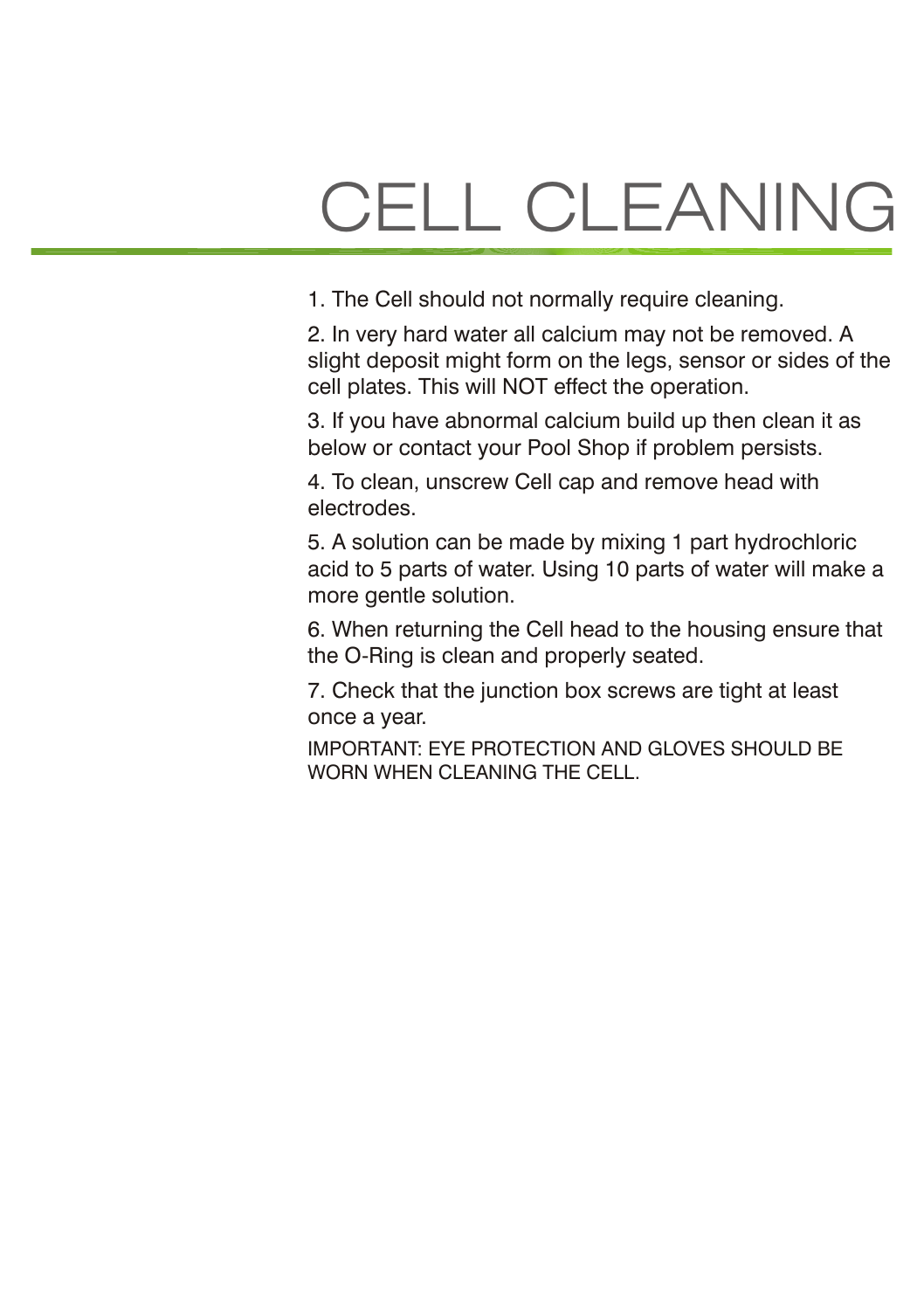## MECHANICAL TIMER



### Clock setting

Be sure to turn the "TIME DIAL" in the Direction of the arrow clockwise. DO NOT turn in an anti-clockwise direction! Line up the correct time of Day on the DIAL with the POINTER. Each HOUR is divided into 4 x 15 Minute divisions (4x1/4hr)

NOTE: The example above time is set to 10:00pm (i.e. 22H00)

### Timer setting

Set ON Times by moving ALL DIAL SWITCHES to the outer edge. Each SWITCH represents 1/4 Hour(15min) running. For one hour of running 4 switches will be set to the outer edge.

NOTE: The example above is set to run from 10AM to 1PM (3hours). All pins from 10 to 13 on the Dial will be extended out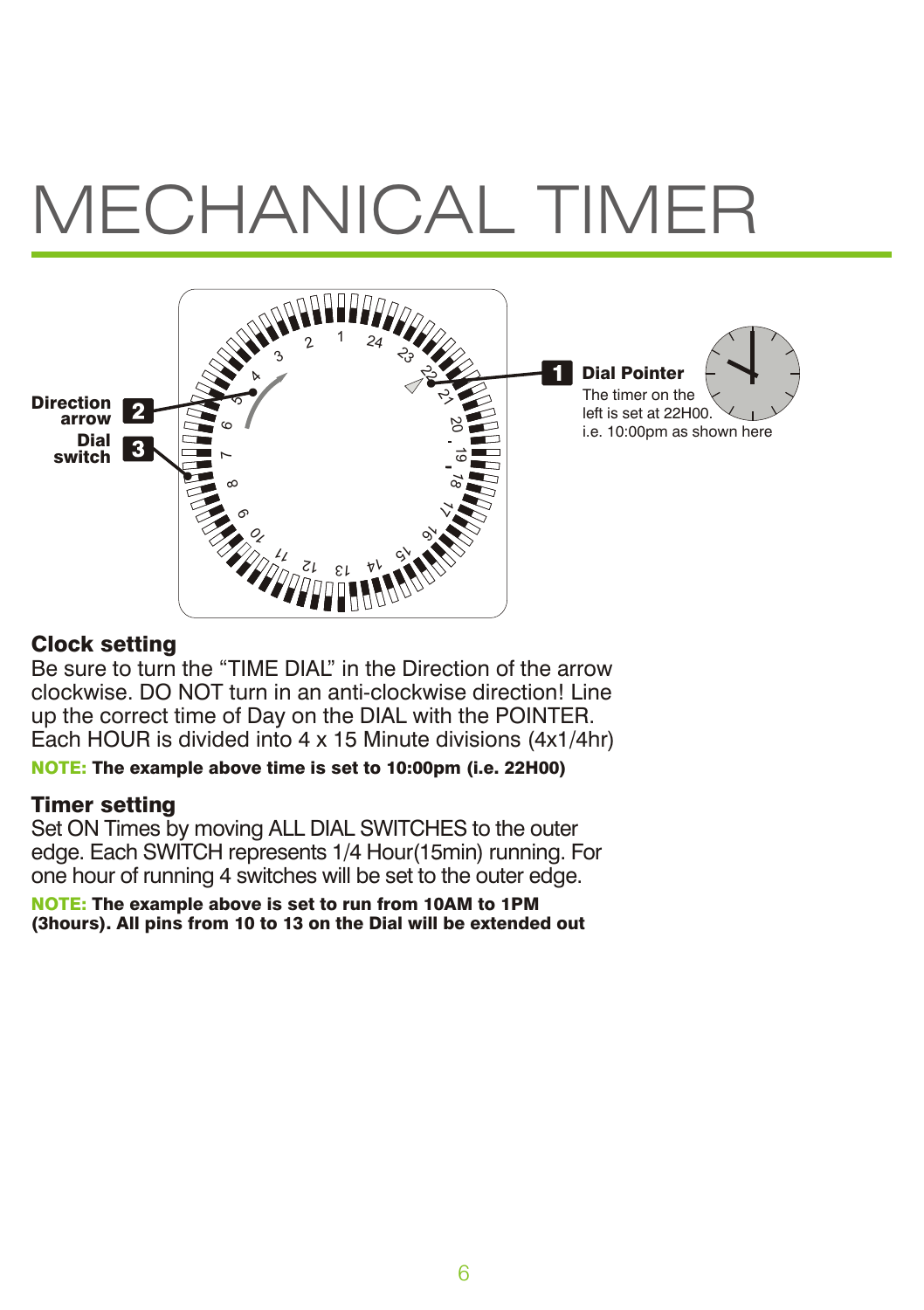## POWER SUPPLY

The power supply is mounted above the cell assembly and flush to a wall with the fastener provided. It is preferable that the power supply is installed in a weatherproof location, but well ventilated.

The power supply must be mounted no further than 1.5 metres from the chlorinator cell, and positioned so as easy access is available to the controls/time clock.



Single press of this button has a fault.<br>
decreases chlorine production by **Direction LED** decreases chlorine production by<br>approx. 15%.

increases chlorine production by is operating in Reversion.<br>In REVERSE 15% When all lights are direction. approx. 15%. When all lights are direction.<br>ON the chlorine production is **Salt Test**  $\overrightarrow{ON}$  the chlorine production is 100%.

There are 7 indicators. Each test, return the OUTPUT to the indicator corresponds to Chlorine required level. If the Output LEDs indicator corresponds to Chlorine<br>production

blinking RED, the chlorinator does

**Decrease Button**<br>Single press of this button<br>has a fault

approx. 15%.<br> **Increase Button**<br> **Increase Button**<br> **Increase Button Increase Button**<br>
Single press of the button<br>
Flashing GREEN indicates the unit Flashing GREEN indicates the unit<br>is operating in REVERSE

100%.<br> **Output LEDs Example 20** Hold the UP button for 5 seconds. **Output LEDs**<br>Chlorine Production Indicators. Then salt level is correct. After the Chlorine Production Indicators. then salt level is correct. After this<br>test. return the OUTPUT to the production.<br> **Water Flow LED CONTEX CONTEX FOR CONTEX FOR CONTRACT USE** local Noria dealer to test the po **Water Flow LED** local Noria dealer to test the pool<br>If the water flow indicator is water for the required salt level. water for the required salt level.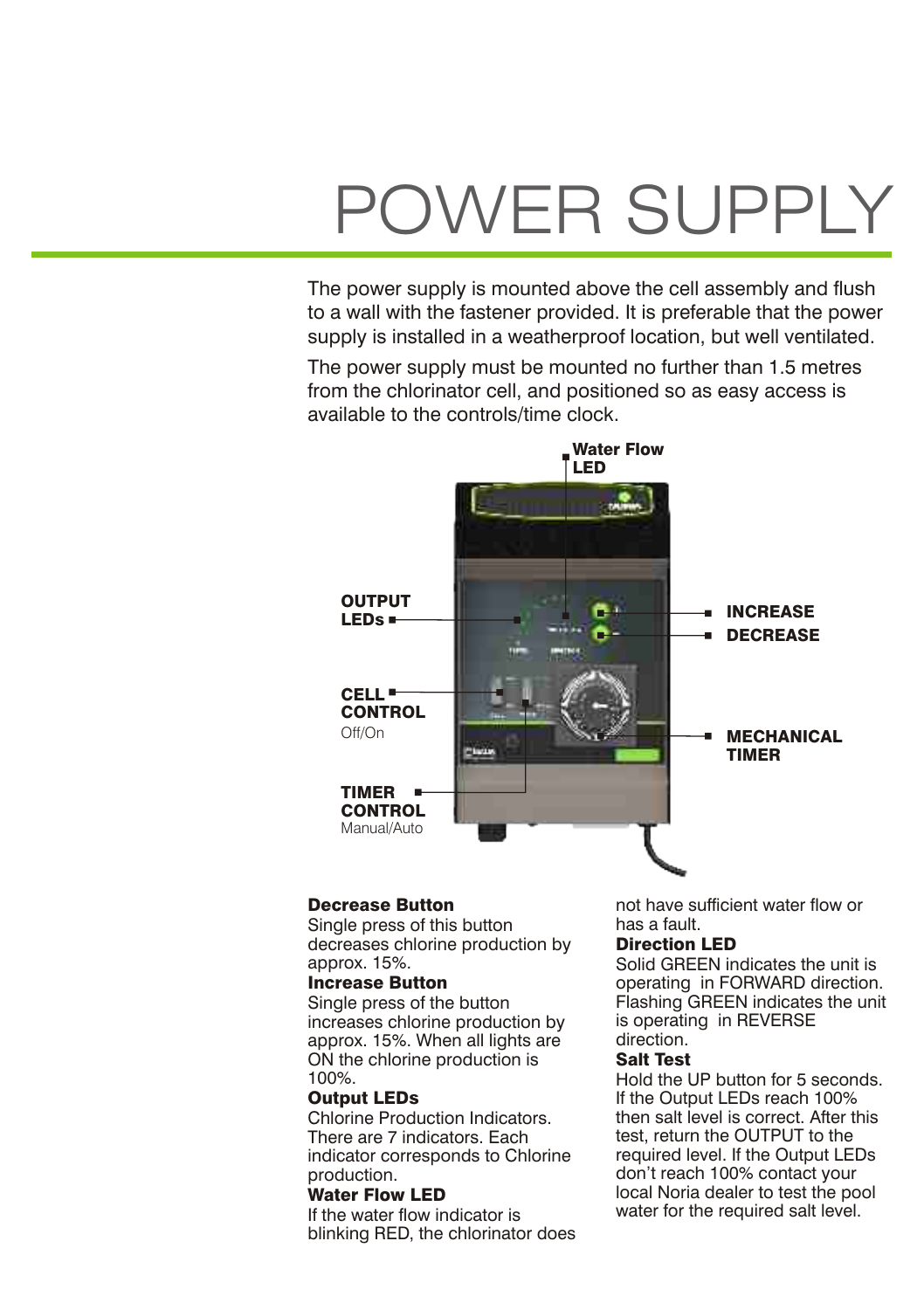# TROUBLESHOOTING

Excessive Calcium Build Up on Cell (even after cleaning)

1. The current should reverse every 10, 7.5 or 5 hours depending on your setting. You are able to manually change cell direction by switching off the cell switch and turning it on again after 3 seconds. You may need to repeat this twice.

Low Chlorine Residual or Production:

1. Check for correct PH or insufficient stabiliser. Lift stabiliser to 60ppm in midsummer and during peak periods (normal range 40 - 60ppm).

Very Low Chlorine Production:

1. Check that the Cell is clean and the salt level is 3000  $\sim$ 3500ppm.

2. Check if the Cell switch lights up and if not check the Fuse/Circuit breaker.

3. Check that the Sensor has water covering it and not air. The Cell head should be placed so that the sensor "Peg" is on the bottom.

4. Remove and dry the Cell plates and examine every electrode to see if the black coating looks patchy. They may require cleaning and drying before this can be seen. If this is the case then the Cell might need replacing.

Note: Rapid damage like this is normally the result of far too low salinity or filling the pool with fresh water put direct into the skimmer box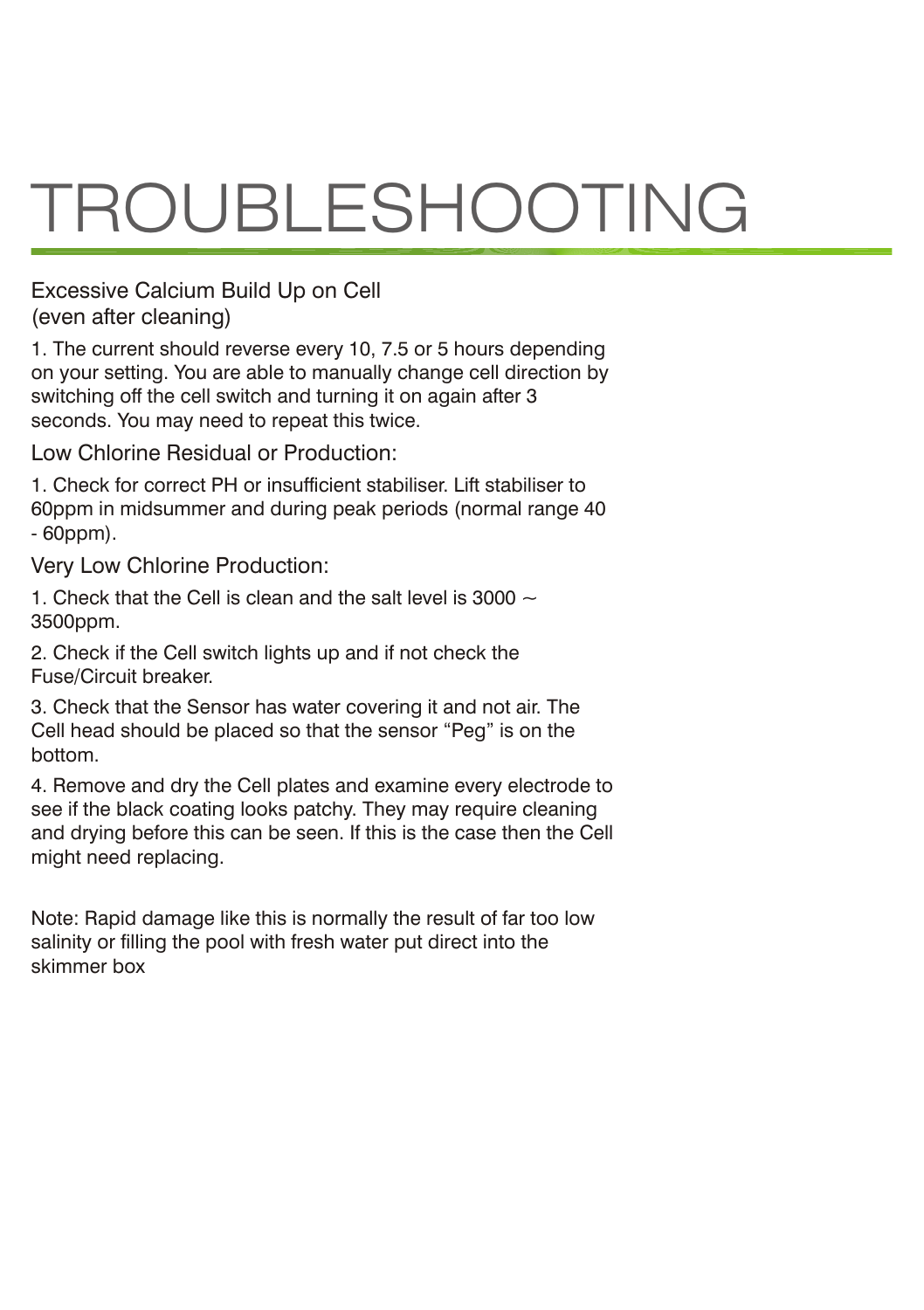Nil Chlorine Production:

1. Check fuse/Circuit Breaker.

2. Check that the Pump is running and water is flowing through the Cell.

3. Check that the Sensor Peg is covered with water and not air/bubbles.

4. Check that the sensor is not covered with Calcium.

5. Check the Junction Box to see if all the connections are tight. If there is any sign of melting or burning of the Junction box it must be replaced. This is caused by either leaving a wire loose or salt water getting under the cover causing electrolysis of the connections.

6. If none of the above then contact your supplier. If the residual test is low or the Pool remains cloudy, then the chlorine is being lost due to high chlorine demand caused by contaminants. If PH and stabiliser tests are correct a shock treatment with an oxidiser agent is advised. If the Pool has not been maintained correctly, super-chlorination may be required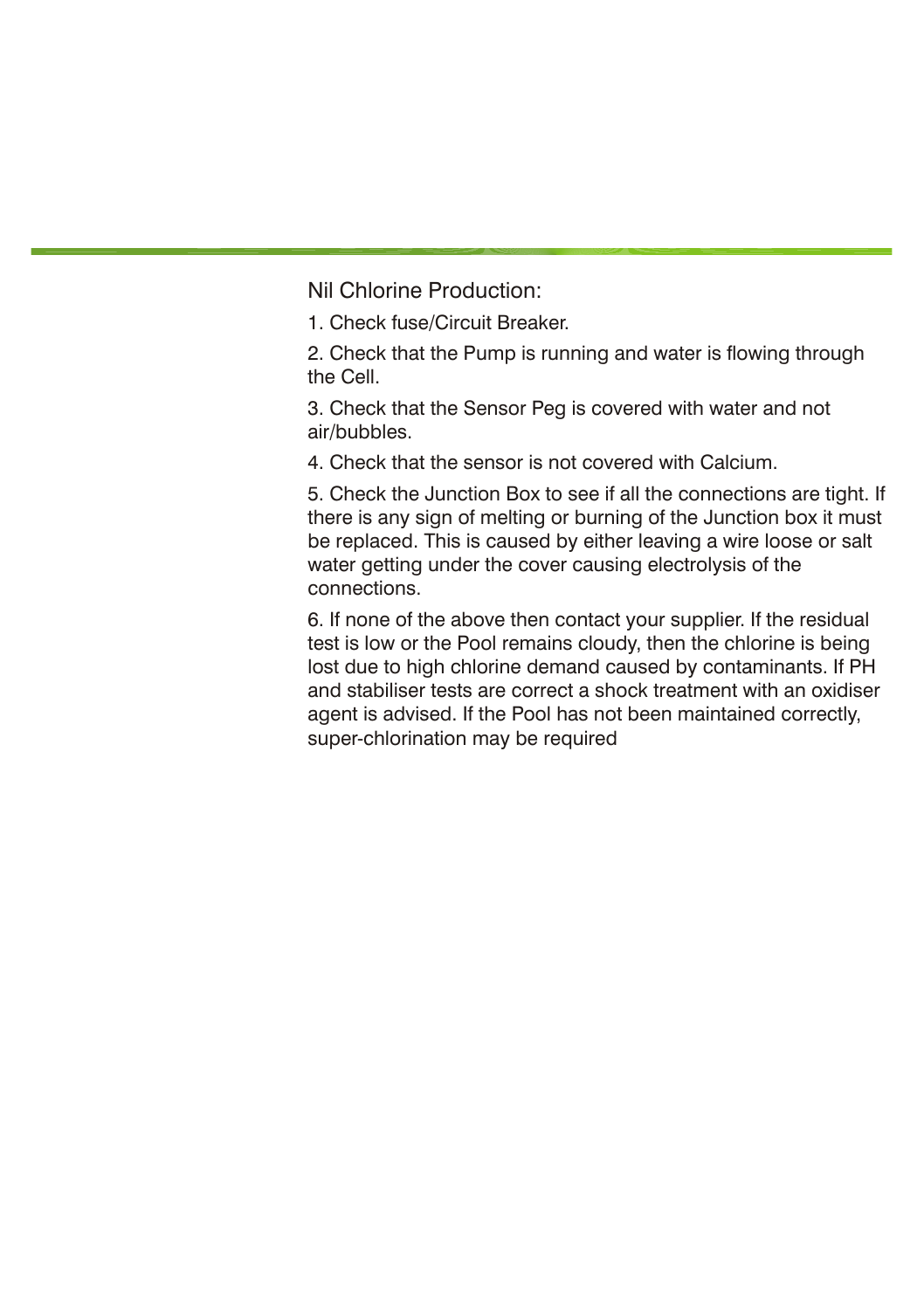# SPECIFICATIONS

| <b>Model</b>   | <b>Per hour</b>                     |                                           | Over 8 hours                         |                                            |
|----------------|-------------------------------------|-------------------------------------------|--------------------------------------|--------------------------------------------|
|                | <b>Chlorine</b><br>output<br>(g/hr) | Sod. Hypo.<br><b>Equivalent</b><br>(g/hr) | <b>Chlorine</b><br>output<br>(g/8hr) | Sod. Hypo.<br><b>Equivalent</b><br>(g/8hr) |
| <b>ROK:X15</b> | 15q/hr                              | 23g/hr                                    | 120q                                 | 184q/hr                                    |
| <b>ROK:X25</b> | 25q/hr                              | 38g/hr                                    | 200 <sub>g</sub>                     | 304q/hr                                    |
| <b>ROK:X35</b> | 35q/hr                              | 54g/hr                                    | 280q                                 | 432q/hr                                    |
| <b>ROK:X45</b> | 45g/hr                              | 69q/hr                                    | 360g                                 | 552g/hr                                    |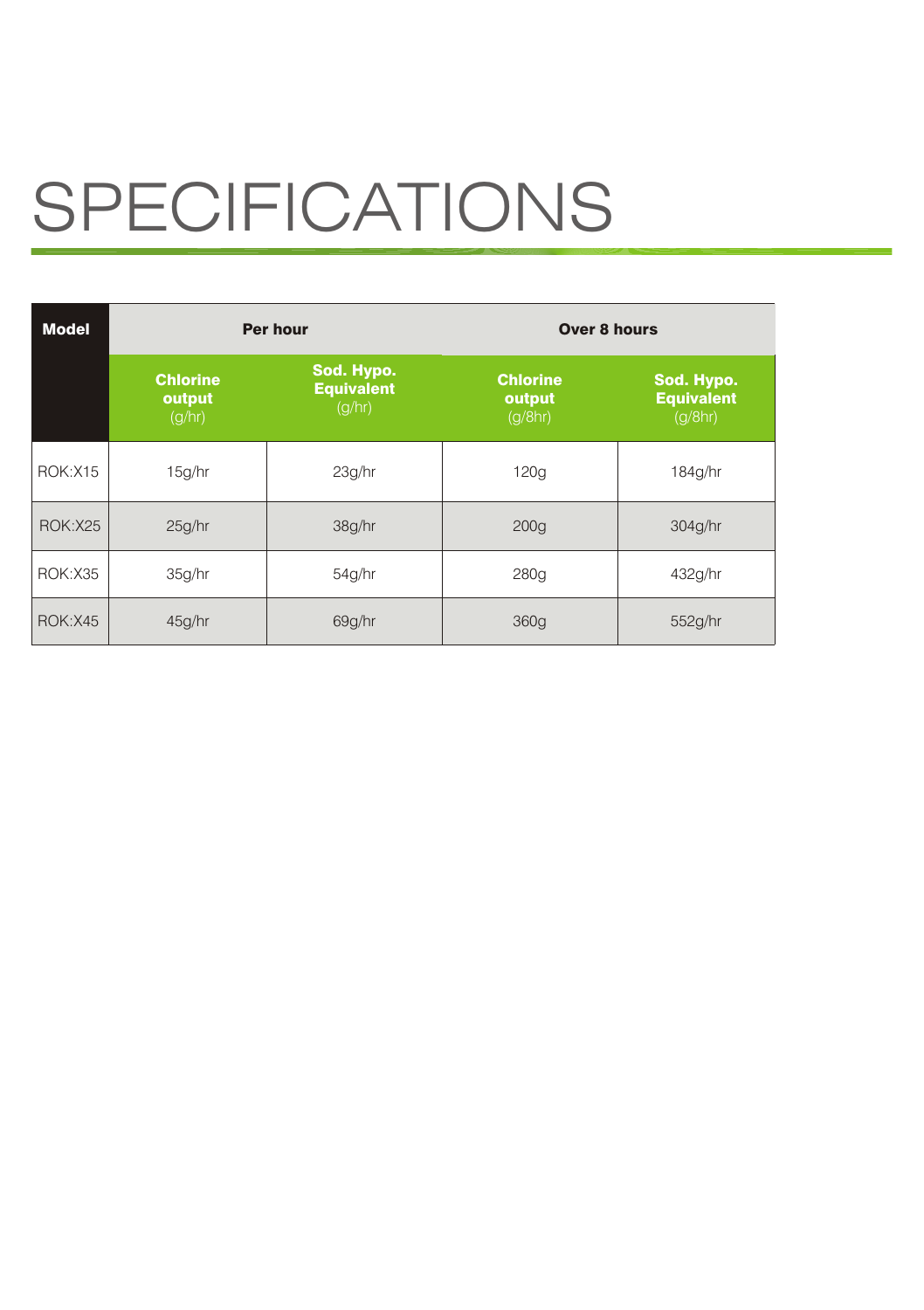### OTHER NORIA PRODUCTS

The Noria pool and spa pumps, chlorinator and filters have been developed by Focus Products to bring a new level of performance and style to the pool and spa equipment market. The stylish Noria range has been intelligently designed to easily meet the most demanding requirements. With quality materials and workmanship all Noria equipment works in harmony ensuring pools and spas are easy to maintain and ready for use at any time. All Noria equipment comes with extensive warranties backed by the service and support of Focus Products – an Australian owned company delivering the complete partnership solution to pool and spa industry.





Noria EVO:S sand filters series are engineered for superior performance utilising sand or Focus Zeolite.



The Noria ECO variable speed pump offers the perfect balance of power, performance and efficiency.





The Australian designed and made Noria EVO:C cartridge filter is the superior choice for pool and spa filtration.





Built and tested to perform in any climate Noria ROK self cleaning salt chlorinators offer superior levels of control, style and convenience.



### DUO energy smart pump

Built and tested to perform in all climates the stylish Noria DUO energy smart pump offer excellent power and control



### POD pool and spa pumps

Ruggedly enduring, aesthetically pleasing and designed to survive the elements the Noria POD pool and spa pumps provide performance on demand.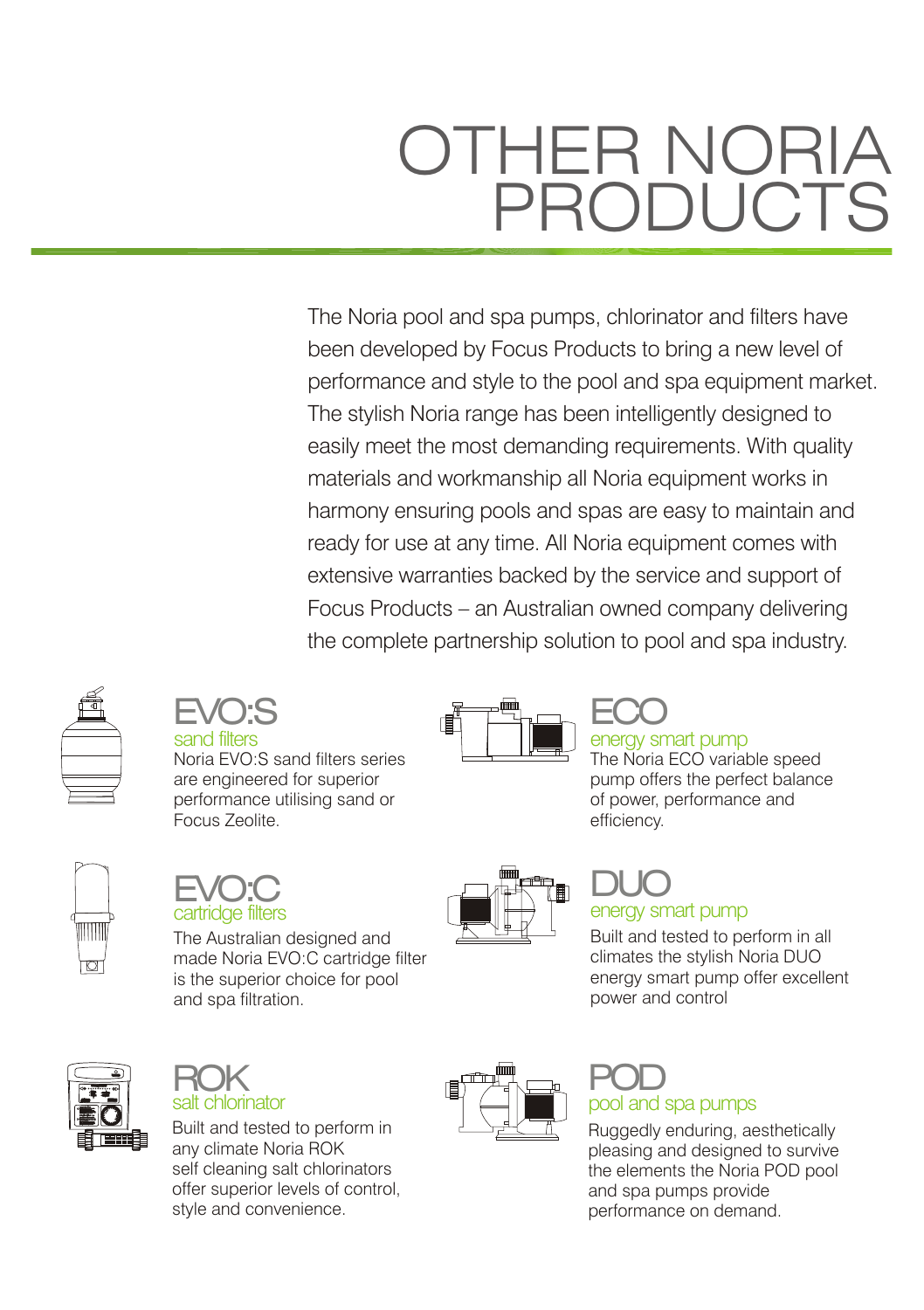## WARRANTY

### THIS EQUIPMENT HAS BEEN MANUFACTURED AND TESTED TO THE HIGHEST STANDARD AND ACCORDINGLY CARRIES THE FOLLOWING WARRANTY.

1. The Power Pack will be repaired or replaced at no charge for a period of 24 Months from the date of purchase should it be found, after examination, that the failure has been caused by faulty workmanship or materials. The Electrolytic Cell carries a 2 year repair/replacement  $+3$ years pro-rata warranty (based on a percentage of the recommended retail price nominated by the manufacturer).

2. In the case of ancillary parts not manufactured by the manufacturer, such as switches, timers, etc., the guarantee or warranty extended to the purchaser will be limited to the guarantee or warranty available to the manufacturer by their supplier. Any warranty of the manufacturer in relation to any such part is expressly excluded. No warranty is provided on fuses.

3. Adverse operating conditions beyond the control of the manufacturer such as improper voltage or water pressure, excessive ambient temperature or any condition that adversely affects the performance of the equipment will render this warranty null and void.

4. Defective equipment must be returned to the manufacturer or dealer as soon as the purchaser becomes aware of the defect and all transport must be prepaid. Neither the manufacturer nor the dealer shall be responsible for any goods damaged in transit.

5. If after examination the equipment is found to be defective it will be repaired or replaced free of charge (other than transport costs which will be borne by the purchaser). However, if upon inspection of the equipment it is found that the terms of this warranty are not satisfied, then the usual charges of the manufacturer for repair or replacement will be made.

6. Any liability of the manufacturer pursuant to the Trade Practices Act 1974, as amended for a breach of a condition or warranty shall be limited to replacing or acquiring the equipment (or part thereof) where the same has been supplied.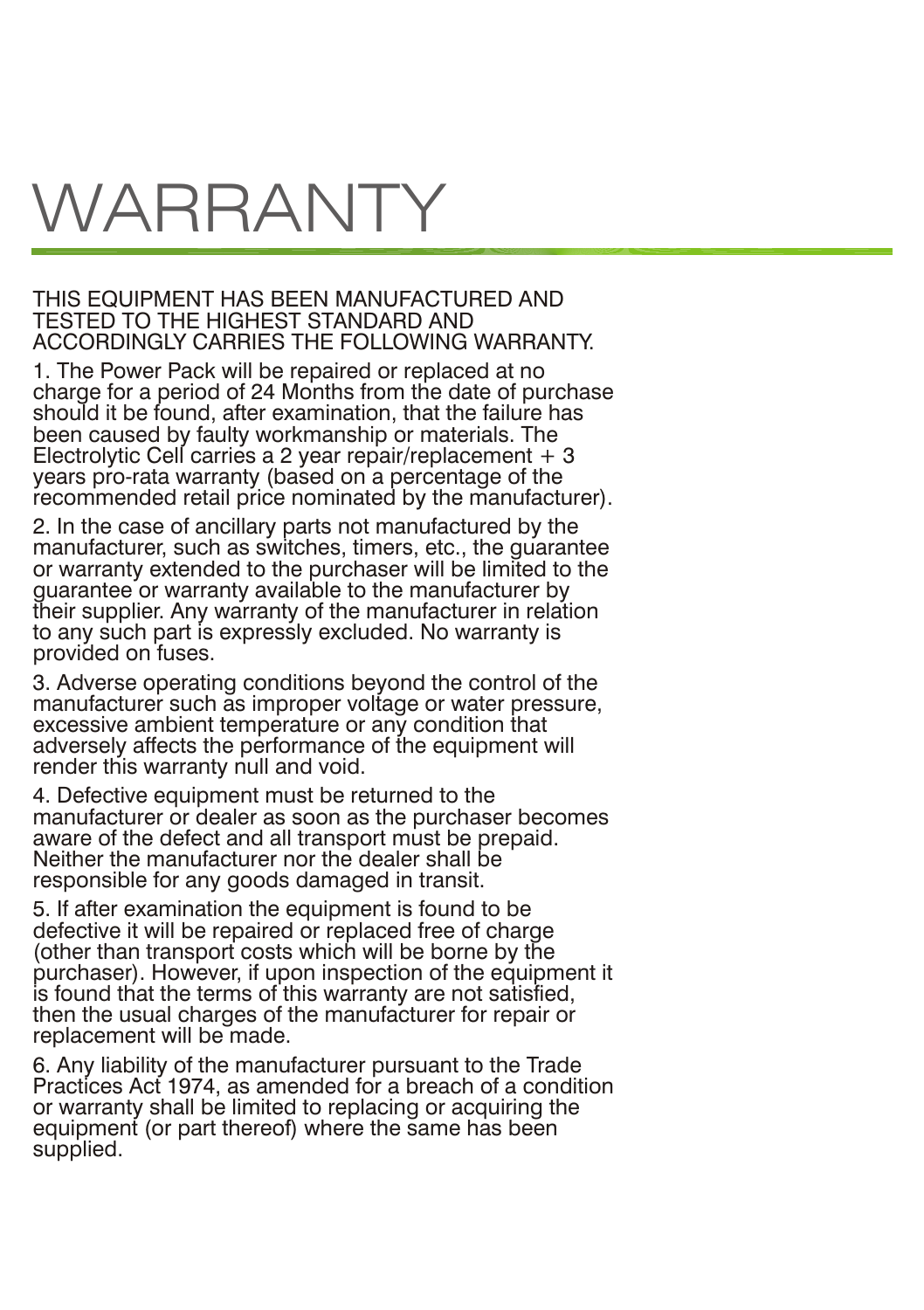7. The maximum liability incurred by the manufacturer shall not in any case exceed the contract price for the equipment or the product parts or components thereof claimed to be defective. Further, the manufacturer shall not be liable for any loss, damage or delay directly or indirectly caused by any malfunction of or defect of or failure of the equipment other than as expressly provided in this warranty.

8. Products sold by the manufacturer are designed for use with swimming pool water balanced in accordance with the Langlier Saturation Index with a pH range of 6.8-7.8. Chlorine level should not exceed 4ppm and the salt level should not exceed 4000ppm.

9. The manufacturer will not be held liable for damage caused by, but not limited to, corrosion, scaling or stress.

The Warranty is void under the following circumstances:

1. Installation is carried out incorrectly by any person other than a person authorised by us to do so.

2. The Power Pack or Cell is serviced by any person other than a person authorised by us to do so.

3. Correct salt levels are not maintained at all times.

4. The Power Pack is not protected from the elements.

5. The Power Pack is not operated in a position/area with good ventilation.

6. Water has been allowed to enter the cabinet or Junction Box.

7. Run in a Commercial Installation (these have a 1 year warranty on power pack and cell).

8. Insect infestation or penetration by dust, sand or other foreign particles inside the power supply.

9. Damage beyond our control.

10. Equipment that has been misused, neglected, damaged, repaired without authorisation or altered in any way.

This warranty is applicable to workmanship and materials only.

This warranty is not transferable under any circumstance.

This unit is for use in Domestic Swimming Pools only where the correct size unit produces enough chlorine

in approx 8 hours. Extended periods to gain more chlorine Production voids the Warranty.